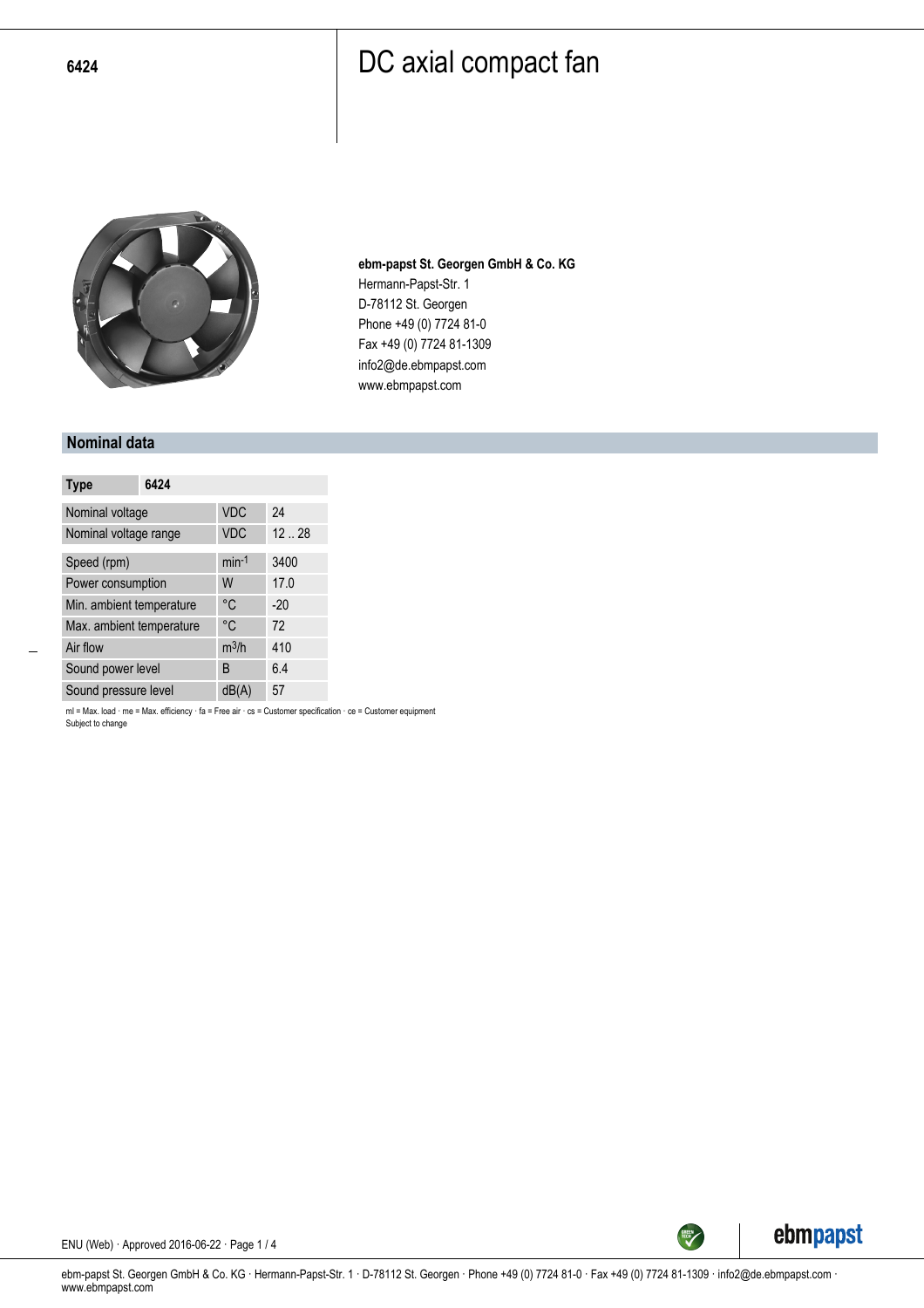#### **Technical description**

| <b>General description</b>  | Housing with grounding lug for M4 x 8 screw (Torx)                                          |
|-----------------------------|---------------------------------------------------------------------------------------------|
|                             | Power consumption when wide open; these values may be considerably higher at                |
|                             | the operating point.                                                                        |
| Weight                      | $0.760$ kg                                                                                  |
| <b>Dimensions</b>           | 172 x 150 x 51 mm                                                                           |
| Impeller material           | Glass-fiber reinforced PA plastic                                                           |
| <b>Housing material</b>     | Die-cast aluminum                                                                           |
| <b>Airflow direction</b>    | Exhaust over struts                                                                         |
| Direction of rotation       | Counterclockwise, viewed toward rotor                                                       |
| <b>Storage</b>              | <b>Ball bearing</b>                                                                         |
| Service life L10 at 40 °C   | 75000 h                                                                                     |
| Service life L10 at maximum | 35000 h                                                                                     |
| temperature                 |                                                                                             |
| Cable                       | Flat plug $3.0 \times 0.5$ mm.                                                              |
| <b>Motor protection</b>     | Protection against reverse polarity and blocked rotor.                                      |
| Locked-rotor protection     | Electronic locked-rotor protection, with electronic motor current limitation during startup |
|                             | and when rotor is locked.                                                                   |
| Approval                    | VDE, CSA, UL, CE                                                                            |
| <b>Option</b>               | Speed signal                                                                                |
|                             |                                                                                             |



SREEN

ENU (Web) · Approved 2016-06-22 · Page 2 / 4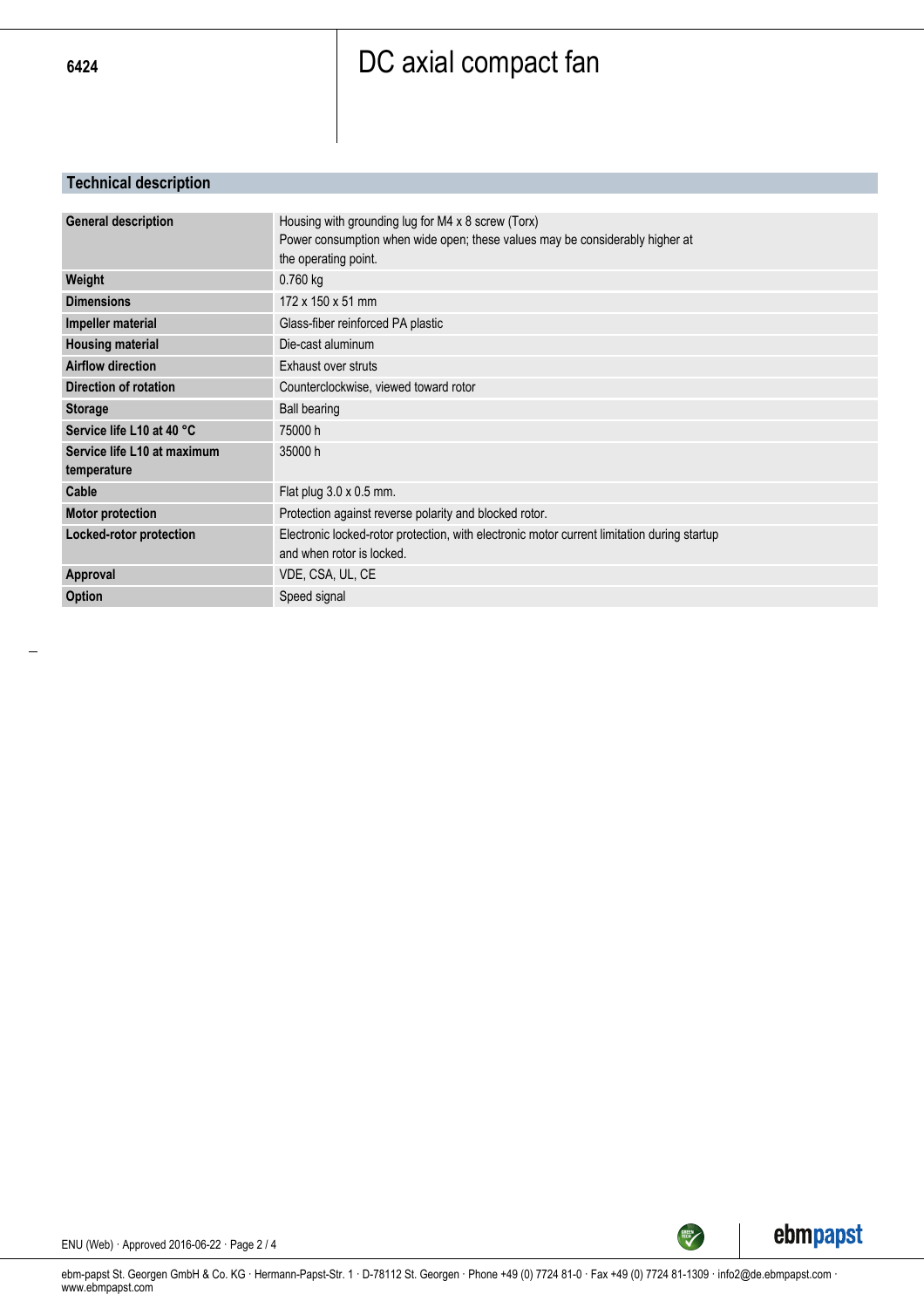#### **Product drawing**





ENU (Web) · Approved 2016-06-22 · Page 3 / 4

ebm-papst St. Georgen GmbH & Co. KG · Hermann-Papst-Str. 1 · D-78112 St. Georgen · Phone +49 (0) 7724 81-0 · Fax +49 (0) 7724 81-1309 · info2@de.ebmpapst.com · www.ebmpapst.com